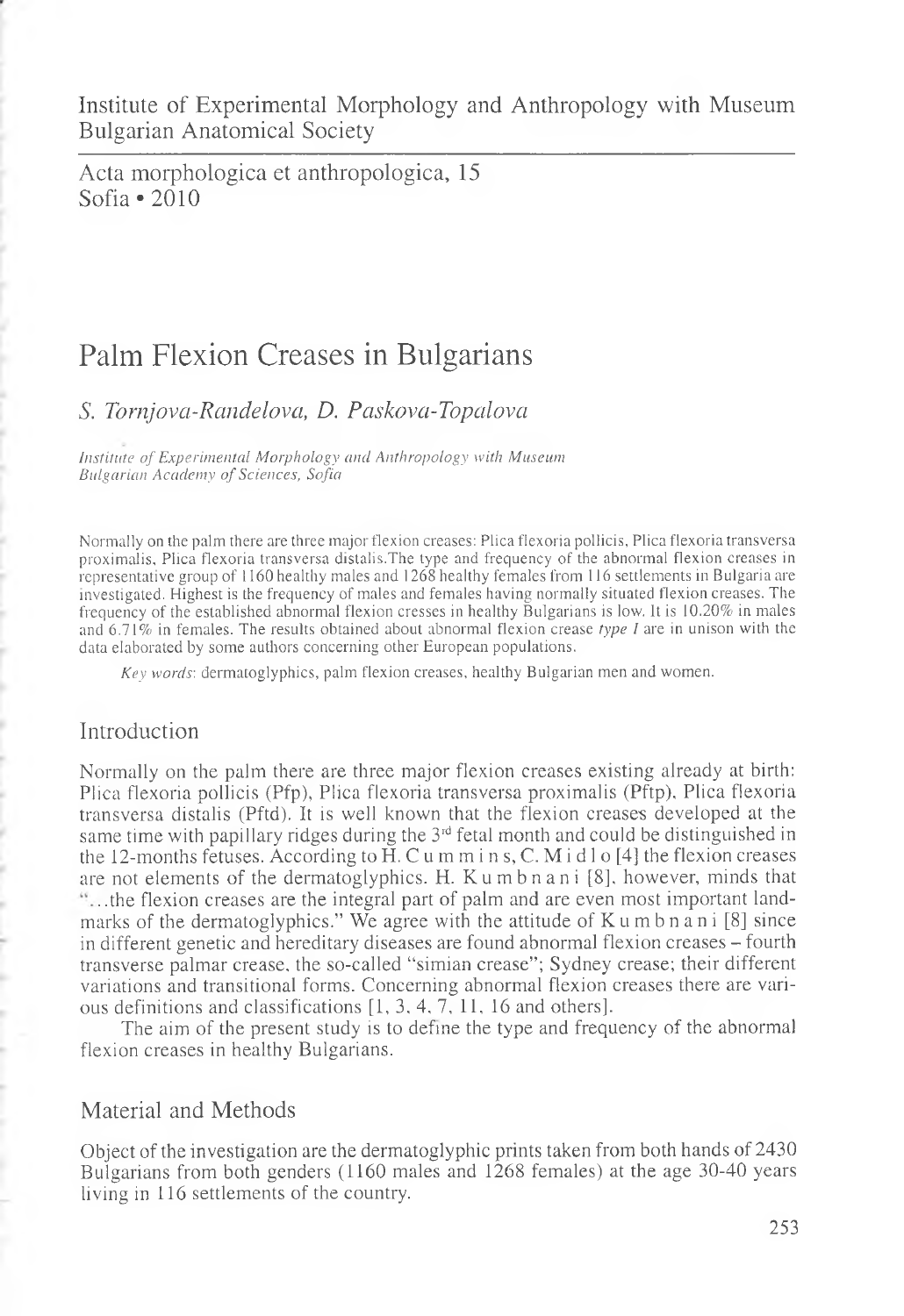

Fig. 1 Scheme of the different types of palm flexion creases (after Weninger, Navratil [16] added by us)

The determination of abnormal creases is made using the scheme of M. We n n i n g e r, L. N a v r a t i l,  $[16]$ . The authors distributed the fourth finger crease into two forms: classical crease (Ia) and such one having also fragments from the proximal and distal creases. They defined also the transitional and peculiar forms. For our investigation we added into their scheme some new forms (Fig. 1).

#### Results

The data presented in Table 1 show that highest is the frequency of males and females having normally situated flexion creases (type N) on both hands. The common frequency concerning all abnormal forms of flexion creases in males is 10.20% and in females  $-6.71\%$ .

From the abnormal forms in males and females most frequent are the flexion creases of the summed *type II* ( $\text{IIa} + \text{IIa'} + \text{IIb}$ ). Next by frequency for males is the *type*  $SF(SF_1 + SF_2 + SF_2 + SF_3 + SF_4)$ , while for females it is the *type I* (Ia + Ib + Ib' + Ib") (Fig. 2).

Combinations of the flexion creases type on right and left hand are computed and compared, as well. Most are the individuals by which is observed a normal situation of the flexion creases on both hands (males 85.18%; females 89.44%). The other combinations distributed between right and left hand are pretty rarer. One and the same abnormal creases' type on both hands are found in 3.19% of the males and 1.02% of the females, while different types abnormal creases on both hands are found in 2.41% of the men and 1.81% of the women (Fig. 3).

Some forms of abnormal flexion creases found in the investigated by us contingent Bulgarians are established in Figure 4.

The results obtained in the present investigation and being representative for the Bulgarian population about abnormal flexion crease *type I* are in unison with the data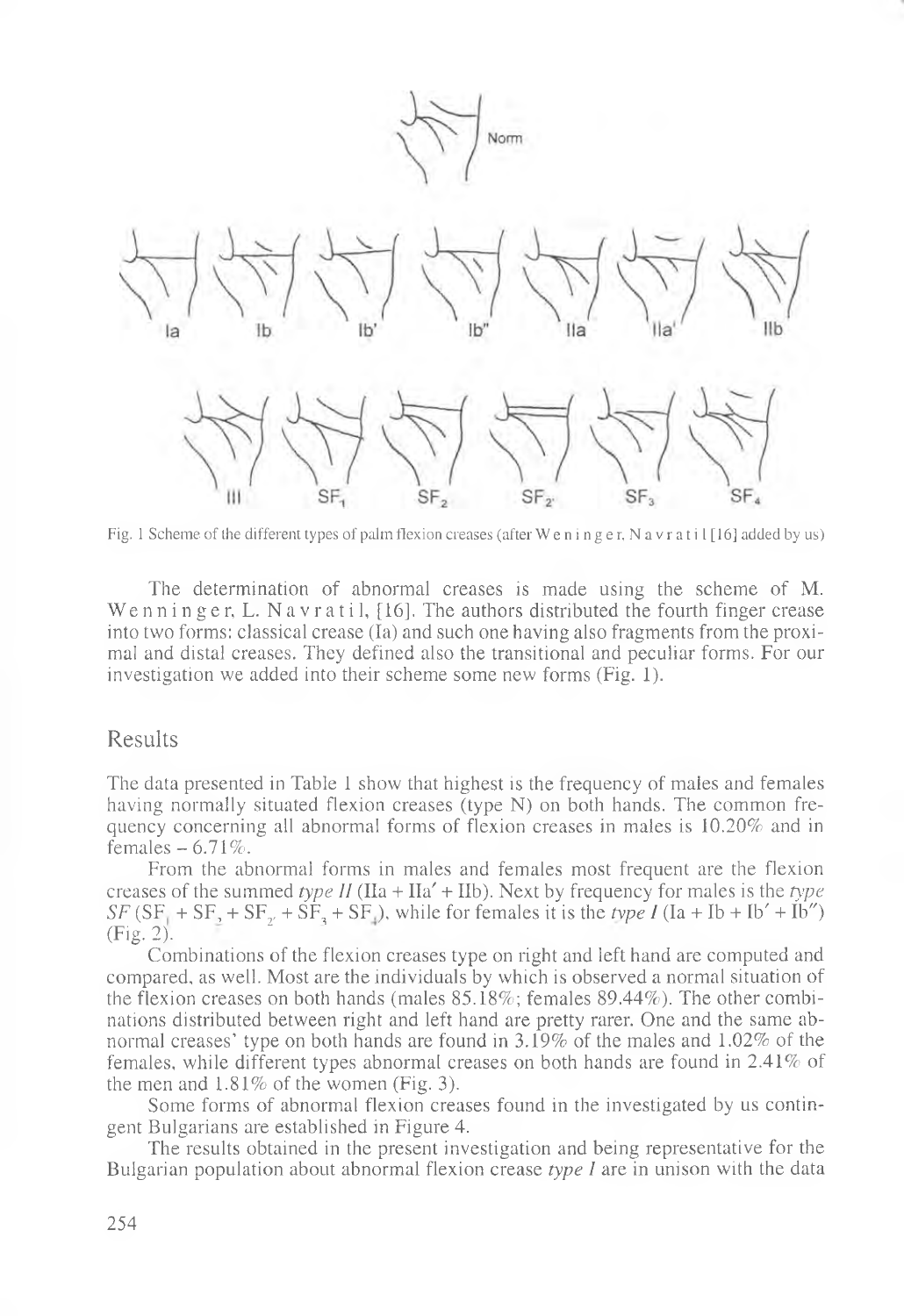|                                        | Males<br>$n = 1160$ |       |               | Females<br>$n = 1268$ |       |               |
|----------------------------------------|---------------------|-------|---------------|-----------------------|-------|---------------|
| T y p e                                | Hand                |       |               | Hand                  |       |               |
|                                        | right               | left  | both<br>hands | right                 | left  | both<br>hands |
| <b>Norm</b>                            | 89.24               | 90.34 | 89.79         | 93.61                 | 92.98 | 93.29         |
| Ia                                     | 0.17                | 0.69  | 0.43          | 0.55                  | 0.32  | 0.44          |
| <b>Ib</b>                              | 1.12                | 0.95  | 1.04          | 0.95                  | 0.95  | 0.95          |
| Ib'                                    | 0.78                | 0.25  | 0.52          | 0.08                  | 0.32  | 0.20          |
| $\mathbf{I} \mathbf{b}$ <sup>19</sup>  | 0.25                | 0.35  | 0.30          | 0.24                  | 0.39  | 0.32          |
| IIa                                    | 0.43                | 0.43  | 0.43          | 0.16                  | 0.39  | 0.28          |
| Ha'                                    |                     | 0.17  | 0.09          |                       |       |               |
| IIb                                    | 2.41                | 2.24  | 2.32          | 1.97                  | 1.88  | 1.92          |
| Ш                                      | 1.72                | 1.47  | 1.59          | 0.47                  | 0.79  | 0.63          |
| SF <sub>1</sub>                        | 0.35                | 0.25  | 0.30          | 0.47                  | 0.47  | 0.47          |
| SF <sub>2</sub>                        | 0.43                | 0.35  | 0.39          | 0.32                  | 0.32  | 0.32          |
| SF <sub>2</sub>                        |                     | 0.09  | 0.04          |                       |       |               |
| SF <sub>3</sub>                        | 1.55                | 1.21  | 1.38          | 0.47                  | 0.24  | 0.35          |
| SF <sub>4</sub>                        | 0.52                | 0.52  | 0.52          | 0.32                  | 0.63  | 0.48          |
| Other                                  | 1.03                | 0.69  | 0.86          | 0.39                  | 0.32  | 0.35          |
| Abnormal<br>flexion creases<br>- total | 10.76               | 9.66  | 10.21         | 6.39                  | 7.02  | 6.71          |

Table 1. Frequency of the types of palm flexion creases (%)



Fig. 2. Frequency of different types abnormal flexion crease (%)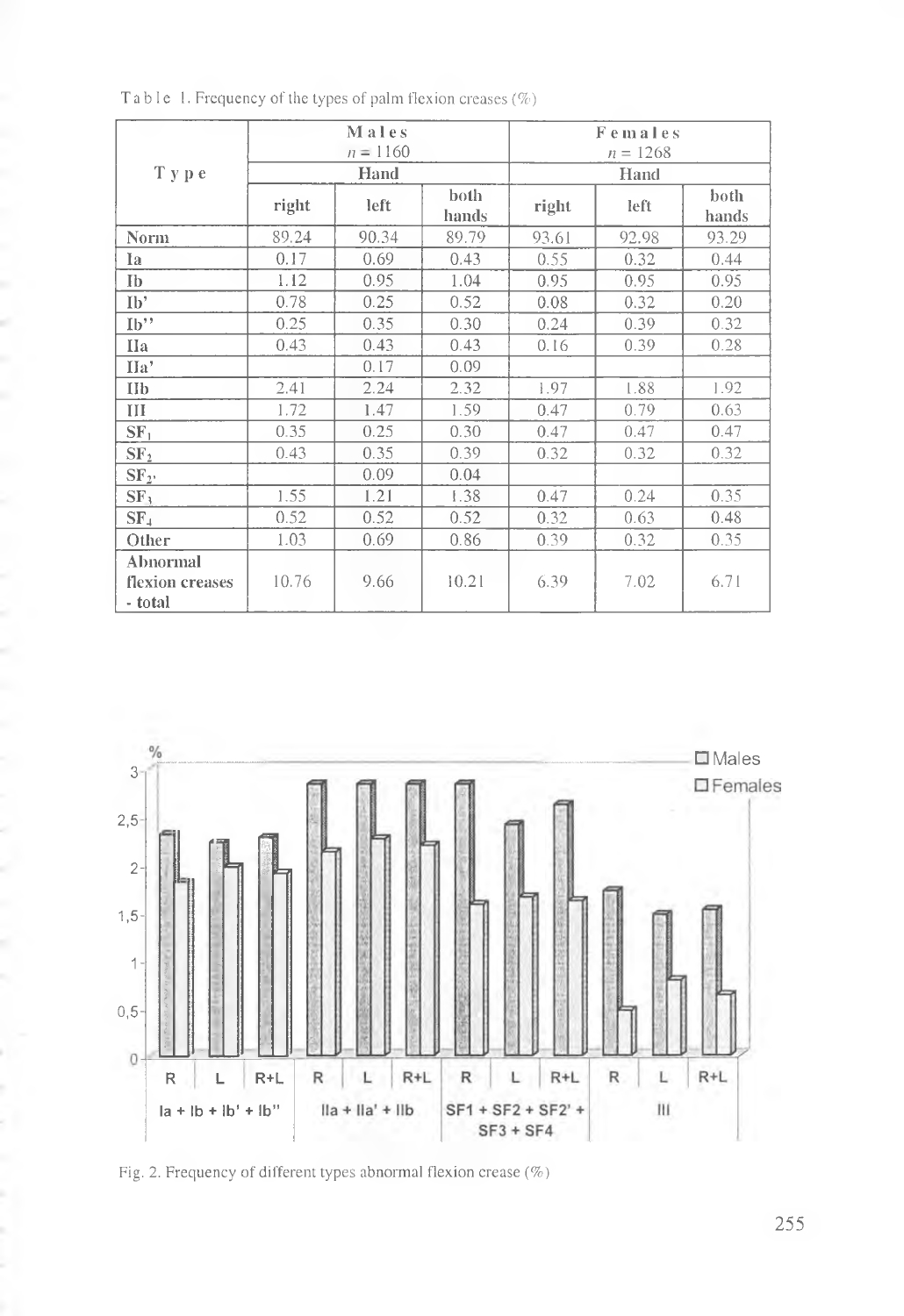

Fig. 3. Frequency of the type's combinations of flexion creases on right and left hand *(%)*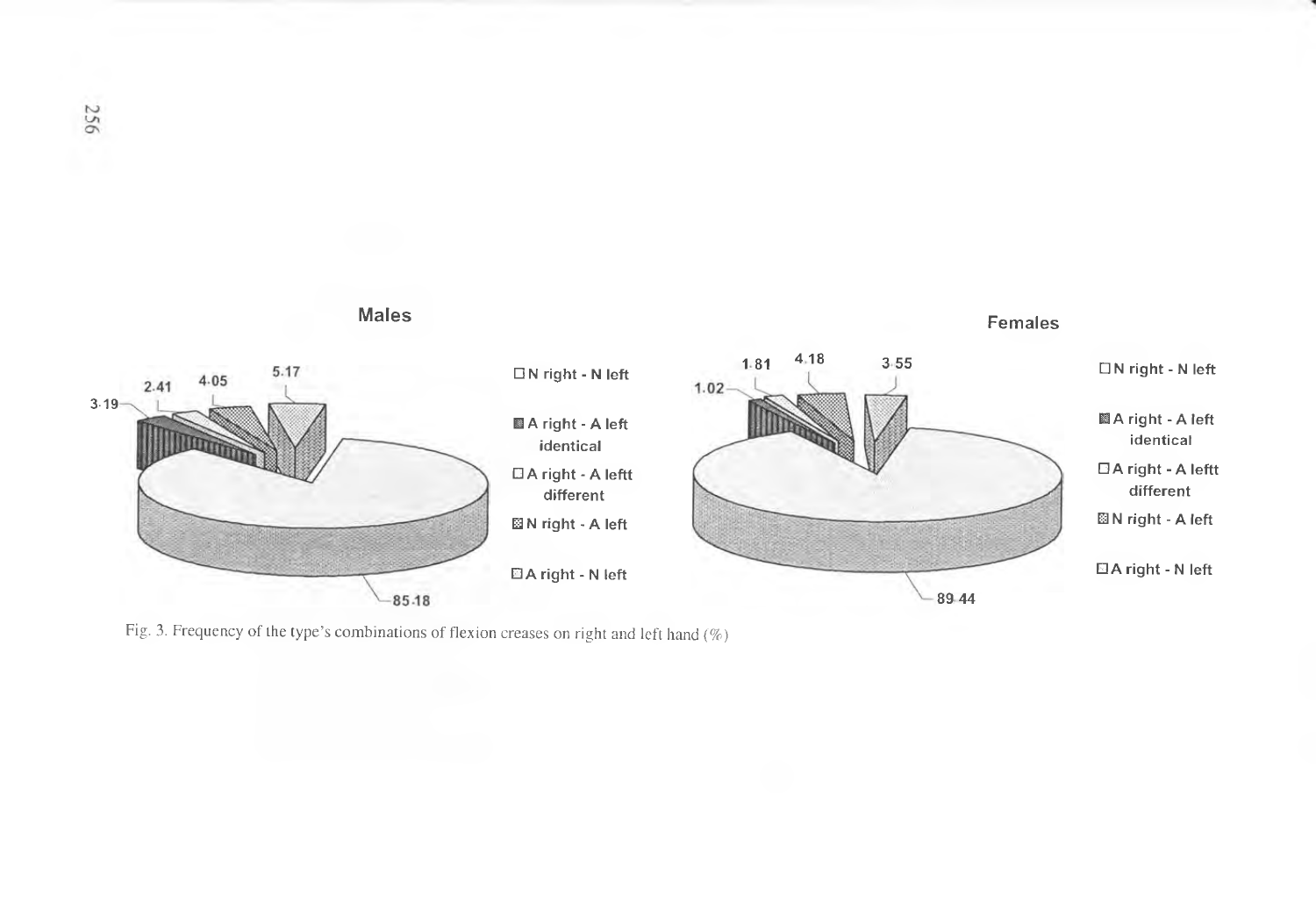

Fig. 4. Examples of different abnormal flexion creases from the investigated contingent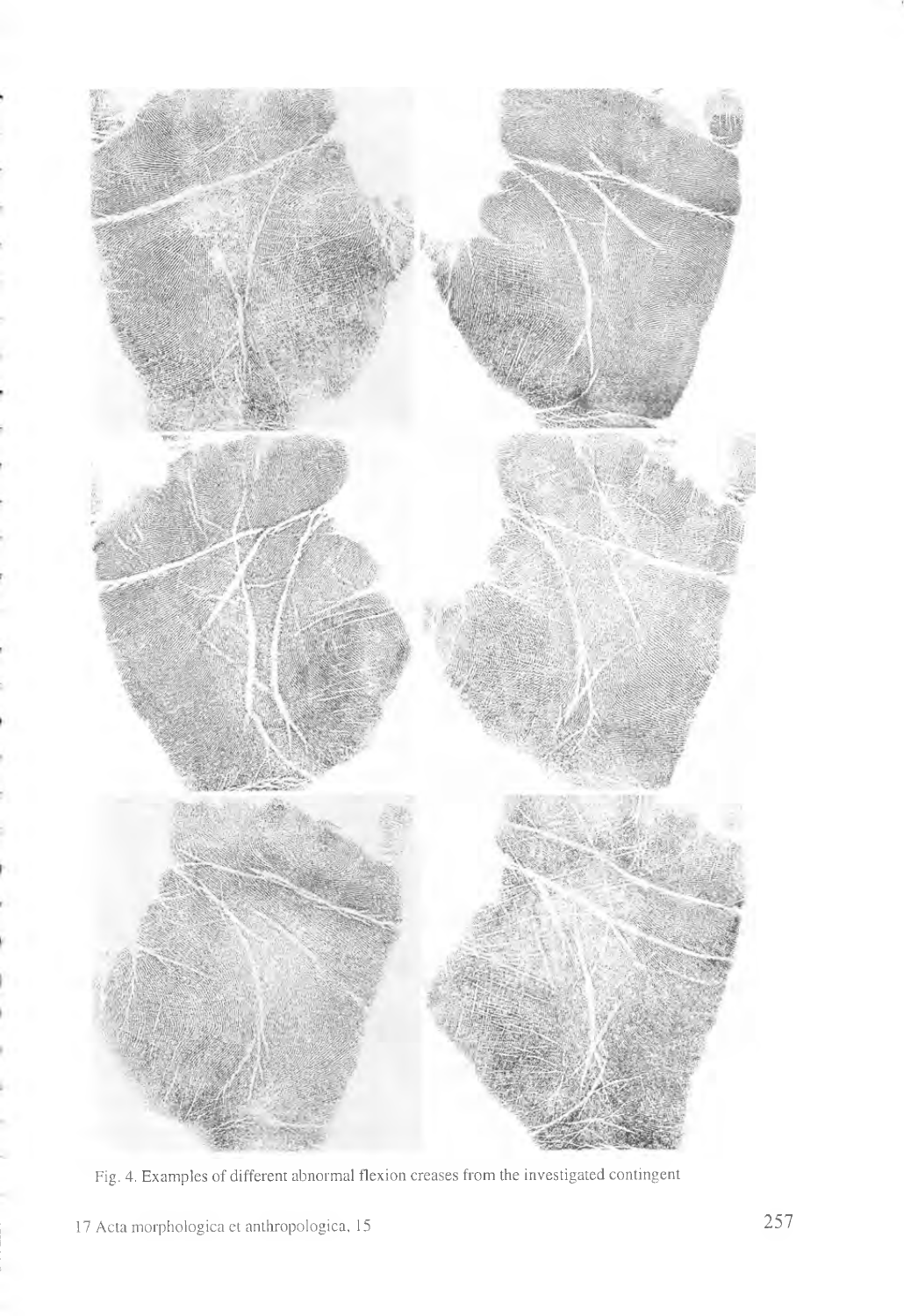| Population / Study             | Gender  | <b>Number</b> | Percent |
|--------------------------------|---------|---------------|---------|
| Romanian                       | Males   | 521           | 5.37    |
| M. Weninger, 1953              | Females | 557           | 2.69    |
| Austrian                       | Males   | 316           | 4.11    |
| M. Weninger, L. Navratil, 1957 | Females | 270           | 1.85    |
| Romanian                       | Males   | 2535          | 3.59    |
| M. Dumitrescu, 1964            | Females | 2659          | 1.99    |
| French                         | Males   | 696           | 4.02    |
| M. Lestrange, 1966             | Females | 952           | 1.47    |
| Czech                          | Males   | 300           | 1.49    |
| V. Hajn, 1984                  | Females | 300           | 1.16    |
| Czech                          | Males   | 400           | 0.75    |
| V. Hajn, A. Gasiorowski, 1995  | Females | 400           | 0.75    |
| Pole                           | Males   | 300           | 1.16    |
| V. Hajn, A. Gasiorowski, 1995  | Females | 300           | 0.83    |
| Bulgarian                      | Males   | 413           | 1.58    |
| S. Tomjova, 2000               | Females | 403           | 1.09    |
| Bulgarian                      | Males   | 1160          | 2.29    |
| the present study              | Females | 1268          | 1.91    |

Table 2. Frequency of the type I  $(Ia + Ib)$  of palm flexion creases in other European populations

elaborated by some authors concerning other European populations [5, 6, 9, 14, 15, 16J. From Table 2 could be seen that in males the frequency falls within the limits from  $0.75\%$  till 5.37%, and in females – from 0.75% till 2.69%. In our investigation the tendency remain the same, i.e. the frequency of this type abnormal crease in males to be a little bit higher.

#### Conclusion

The frequency of the established abnormal flexion cresses in healthy Bulgarians is very low. Our investigations, as well as such ones made by foreign authors concerning the palmar flexion creases in patients having different inborn and hereditary diseases show a high frequency of the abnormal types being relative to the patients [2, 10. 12, 13.14]. That's why we would like to recommend a detailed clinical, biochemical and genetic study concerning patients to be carried out when diversions from the normal palm flexion creases were established. In this way an early diagnostics, as well as the question weather a given disease has acquired or inherited etiopathology could be realized.

#### References

- 1. B h a n u, В. V. Simian crease in man: some methodological considerations. J. of Hum. Evol., 1973, No 2, 153-160.
- 2. B  $\circ$  s  $\circ$  o, J. I., S. R a j a n g a m, J. S h a n k a r, I. M. T h  $\circ$  m a s. Dermatoglyphics in 46, XY females.  $-$ J. Indian Med. Assoc., 99, 2001, No 8, 418-420.
- 3. B r o c a, R Le pli transversal du singe dans la main de l'homme. Bull, et Mem. de la Soc. d' Anthropol. de Paris, 1877, No 12, 431-432.
- 4. C u m m i n s, H., C. M i d 1 o. Finger prints, palms and soles. Ann. Introduction to Dermatoglyphics. Philadelphia, Blakinstone. 1943, Reprinted New York, Dover, 1961.
- 5. H a j n, V. Variability of palmar flexion creases in normal population in relation to sertain diseases. In: Sb. Cs. Spolecnosti Antropol., CSAV za Rok 1984, Brno. 1987, 6-10.